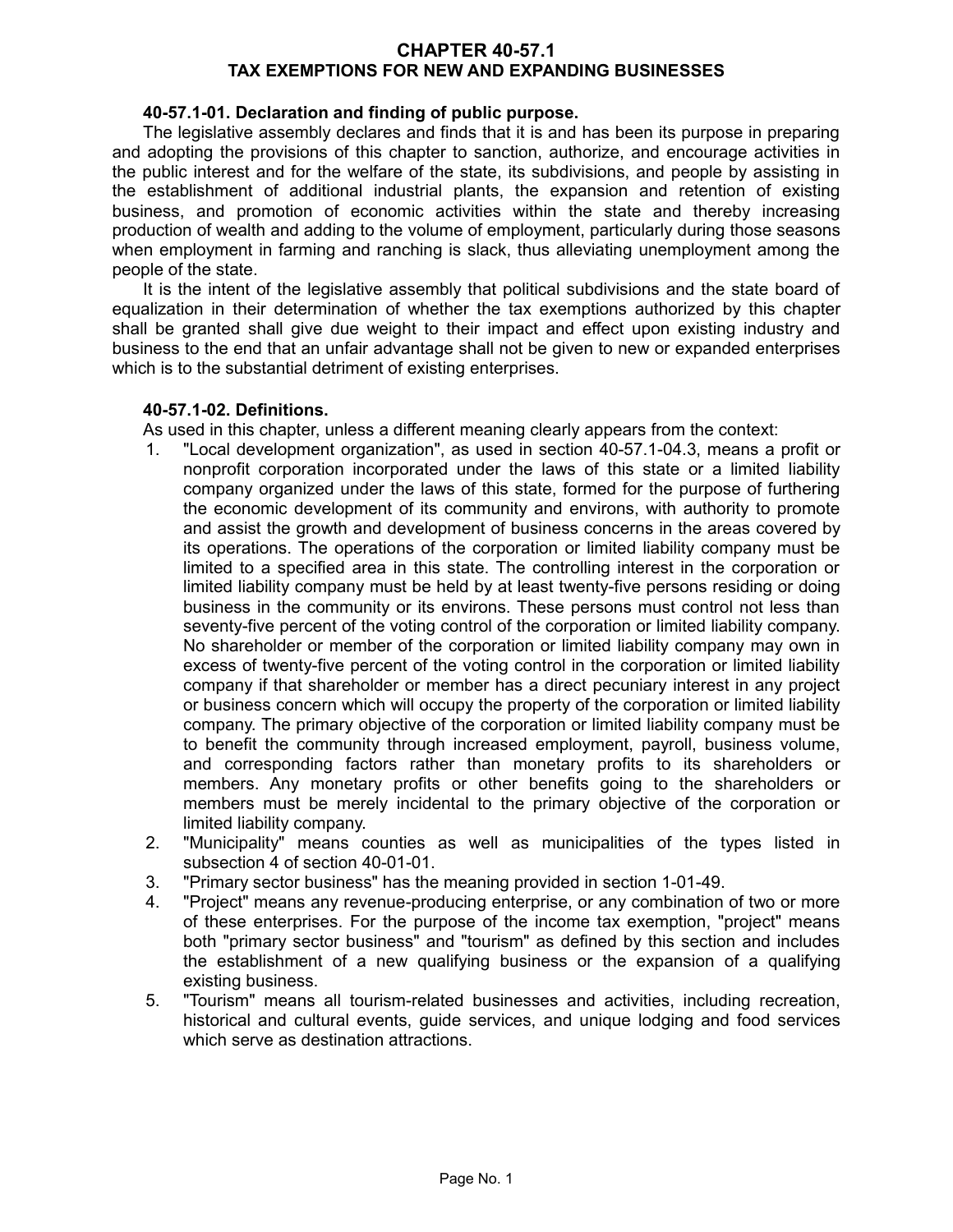### **40-57.1-03. Municipality's authority to grant or revoke tax exemption or payments in lieu of taxes - Notice to competitors - Limitations.**

- 1. After negotiation with a potential project operator, a municipality may grant a partial or complete exemption from ad valorem taxation on all buildings, structures, fixtures, and improvements used in or necessary to the operation of a project for a period not exceeding five years from the date of commencement of project operations. A municipality may also grant a partial or complete exemption from ad valorem taxation on buildings, structures, fixtures, and improvements used in or necessary to the operation of a project that produces or manufactures a product from agricultural commodities for all or part of the sixth year through the tenth year from the date of commencement of project operations. Before a municipality may grant a partial or complete exemption from ad valorem taxation under this section:
	- a. The governing body of the municipality must have received the certification of the department of commerce division of economic development and finance that the project is a primary sector business, as defined in subsection 3 of section 40-57.1-02; or
	- b. The city council or commission, if the project is proposed to be located within the boundaries of a city of fewer than forty thousand population, or the board of county commissioners, of a county of fewer than forty thousand population and if the project is proposed to be located in the county but outside the corporate limits of any city, may grant a partial or complete exemption from ad valorem taxation for a project operating in the retail sector if that governing body has obtained the approval of exemption of property under this subdivision from a majority of the qualified electors of the city or county voting on the question at a city or county election held in conjunction with a statewide general election and if that governing body has established by resolution or ordinance the criteria that will be applied by the governing body to determine whether it is appropriate to grant a partial or complete exemption from ad valorem taxation under this section for a project operating in the retail sector. The ballot for elector approval of exemption of property under this subdivision must present the question at the election for a yes or no vote on the question:

Shall the governing body of [name of county or city] be empowered to grant property tax exemptions upon application of new or expanding retail sector businesses?

Only a governing body of a city or county that meets the requirements of this subdivision may grant a partial or complete exemption from ad valorem taxation under this section for a project operating in the retail sector. Criteria established by the governing body under this subdivision, at a minimum, must be intended to require:

- (1) Evaluation of the potential positive or adverse consequences for existing retail sector businesses in the municipality from granting the exemption;
- (2) Evaluation of the short-term and long-term effects for other property taxpayers in the municipality from granting the exemption;
- (3) A written agreement with the project operator, including performance requirements for which the exemption may be terminated by the governing body of the municipality if those requirements are not met; and
- (4) Evaluation of whether the project operator would locate the project within the municipality without the exemption.
- 2. In addition to, or in lieu of, a property tax exemption granted under this section, a municipality may establish an amount due as payments in lieu of ad valorem taxes on buildings, structures, fixtures, and improvements used in the operation of a project. The governing body of the municipality shall designate the amount of the payments for each year and the beginning year and the concluding year for payments in lieu of taxes, but the option to make payments in lieu of taxes under this section may not extend beyond the twentieth year from the date of commencement of project operations. To establish the amount of payments in lieu of taxes, the governing body of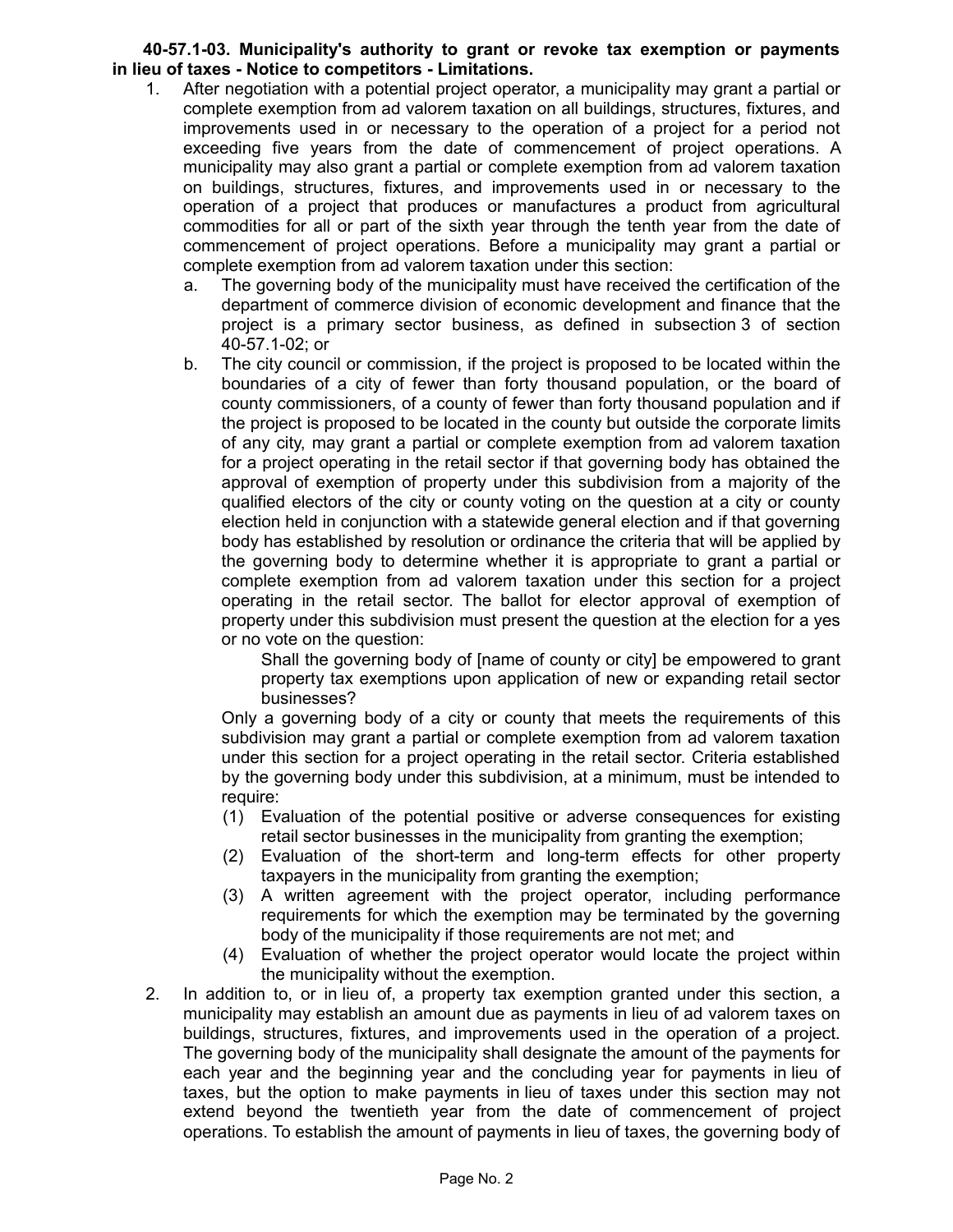the municipality may use actual or estimated levels of assessment and taxation or may establish payment amounts based on other factors. The governing body of the municipality may designate different amounts of payments in lieu of taxes in different years to recognize future project expansion plans or other considerations.

- 3. Before a governing body may grant a partial or complete exemption from ad valorem taxation or the option to make payments in lieu of ad valorem taxes under this chapter, the governing body shall consult with the department of commerce. If the department of commerce determines that the total project costs are estimated to exceed one billion dollars, the department of commerce shall conduct a public hearing and notice of that hearing must be provided to each affected taxing district and any existing business within the municipality for which the potential project would be a competitor.
- 4. By November first of each year, the municipality that granted the option to make payments in lieu of taxes shall certify to the county auditor the amount of payments in lieu of taxes due under this section in the following year. After receiving the statement from the municipality, the county auditor shall certify the payments in lieu of taxes to the county treasurer for collection at the time when, and in the manner in which, ad valorem taxes must be certified. Upon receipt by the county treasurer of the amount of payments in lieu of taxes under this section, the county treasurer shall apportion and distribute that amount to taxing districts on the basis on which the general real estate tax levy is apportioned and distributed. The municipality may enter into a written agreement with the local school district and any other local taxing districts that wish to enter the agreement for an alternate method of apportionment and distribution. If such an agreement is entered into, the county treasurer shall apportion and distribute the money according to the written agreement. All provisions of law relating to enforcement, administration, collection, penalties, and delinquency proceedings for ad valorem taxes apply to payments in lieu of taxes under this section. However, the discount for early payment of taxes under section 57-20-09 does not apply to payments in lieu of taxes under this section. The buildings, structures, fixtures, and improvements comprising a project for which payments in lieu of taxes are allowed under this section must be excluded from the valuation of property in the taxing district for purposes of determining the mill rate for the taxing district.
- 5. Negotiations with potential project operators for tax exemption or payments in lieu of taxes must be carried on by the city council or commission if the project is proposed to be located within the boundaries of a city, and by the board of county commissioners if the project is proposed to be located outside the corporate limits of any city. A partial exemption must be stated as a percentage of the total ad valorem taxes assessed against the property. Unless the governing body of the municipality determines that there is no existing business within the municipality for which the potential project would be a competitor, the potential project operator shall publish two notices to competitors, the form of which must be prescribed by the tax commissioner, of the application for tax exemption or payments in lieu of taxes in the official newspaper of the municipality at least one week apart. The publications must be completed not less than fifteen nor more than thirty days before the governing body of the municipality is to consider the application. The municipality shall determine whether the granting of the exemption or payments in lieu of taxes, or both, is in the best interest of the municipality, and if it so determines, shall give its approval.
- 6. By motion approved by the governing body of the municipality before the beginning of a taxable year for which a property tax exemption or the option to make payments in lieu of taxes under this section previously has been approved by the governing body, a property tax exemption may be revoked or reduced and payments in lieu of taxes may be revoked or increased for that taxable year for reasons specified in a negotiated agreement or if the governing body finds that:
	- a. Information provided by the project operator during the negotiation and deliberation of a property tax exemption or the option to make payments in lieu of taxes has proven to be inaccurate or untrue;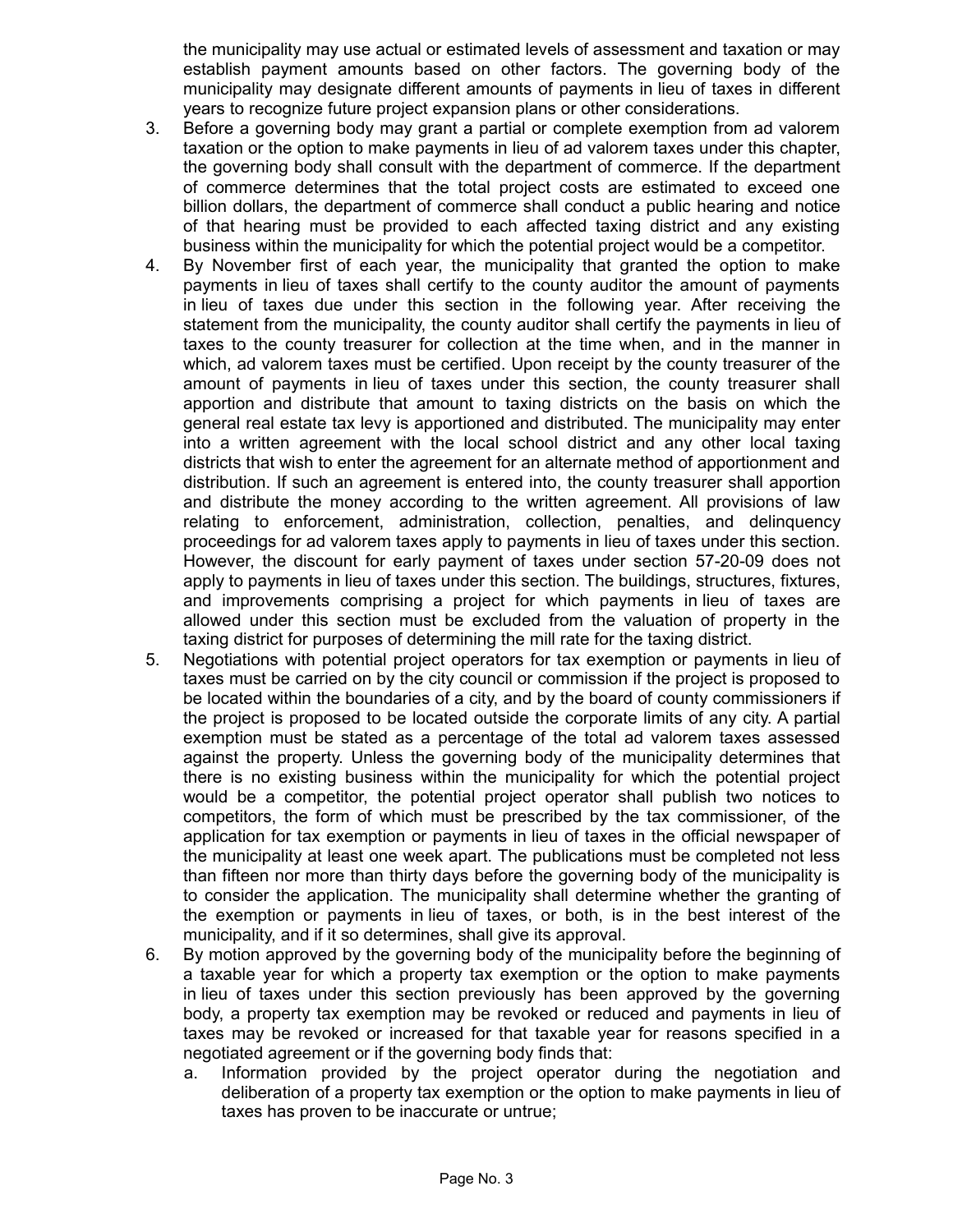- b. Use of the property by the project operator does not comply with the reasonable expectations of the governing body at the time the property tax exemption or the option to make payments in lieu of taxes was approved;
- c. The property has been improved to a substantially greater extent than the governing body reasonably anticipated at the time the property tax exemption or the option to make payments in lieu of taxes was approved; or
- d. There has been a change of ownership of the property since the property tax exemption or the option to make payments in lieu of taxes was approved.
- 7. During the negotiation and deliberation of a property tax exemption or the option to make payments in lieu of taxes under this chapter, a municipality shall include, as nonvoting ex officio members of its governing body, a representative appointed by the school board of each school district affected by the proposed action and a representative appointed by the board of township supervisors of each township affected by the proposed action. Before granting a property tax incentive on any parcel of property that is anticipated to receive a property tax incentive for more than five years, the governing body of a city must comply with the requirements in section 40-05-24.
- 8. A city or county may not supersede or expand the provisions of this section under home rule authority.

#### **40-57.1-04. Exemption from income tax - Notice to competitors - Limitations.**

Upon application by a project operator to the state board of equalization, the net income of a project may be exempt from state income tax for a period not exceeding five years from commencement of project operations. The application for the exemption must be reviewed as to the eligibility of the project by the department of commerce division of economic development and finance and its recommendations forwarded to the state board of equalization. The project operator shall provide notice to competitors in the manner prescribed by the state board of equalization. The board shall determine whether the granting of the exemption is in the best interest of the people of North Dakota and, if it so determines, approve the exemption. The board shall, after making its determination, certify the findings back to the applicant and to the tax commissioner. Nothing contained herein shall have the effect of exempting the project from filing an annual income tax return.

#### **40-57.1-04.1. Ad valorem tax exemption for existing structures - Requirements.**

Notwithstanding any other provision of this chapter, a project operator who otherwise qualifies under this chapter may, upon application consistent with the provisions of this chapter, receive a partial or complete exemption from ad valorem taxation on any existing structure used in or necessary to the operation of the project for a period not exceeding five years from the date of commencement of project operations in the structure. For taxable years beginning after December 31, 1988, the governing body of a municipality may grant additional exemptions of property under this section during a period not exceeding ten years from the date of commencement of project operations in the structure if the structure is owned by the United States, the state, or a political subdivision of the state and leased to the project operator. The project operator shall apply to the governing body of the municipality annually for the exemption and the governing body of the municipality may grant the exemption for only one year at a time.

# **40-57.1-04.2. Local development corporation defined - Requirements - Purpose.**

Repealed by S.L. 1991, ch. 447, § 10.

#### **40-57.1-04.3. Property tax exemption on speculative industrial buildings and properties owned by a local development organization.**

A municipality may, in its discretion, grant partial or complete exemption from ad valorem taxation on buildings, structures, and improvements constructed and owned by a local development organization for the express purpose of attracting new industry to this state. This exemption from ad valorem taxation is only available on new buildings, structures, and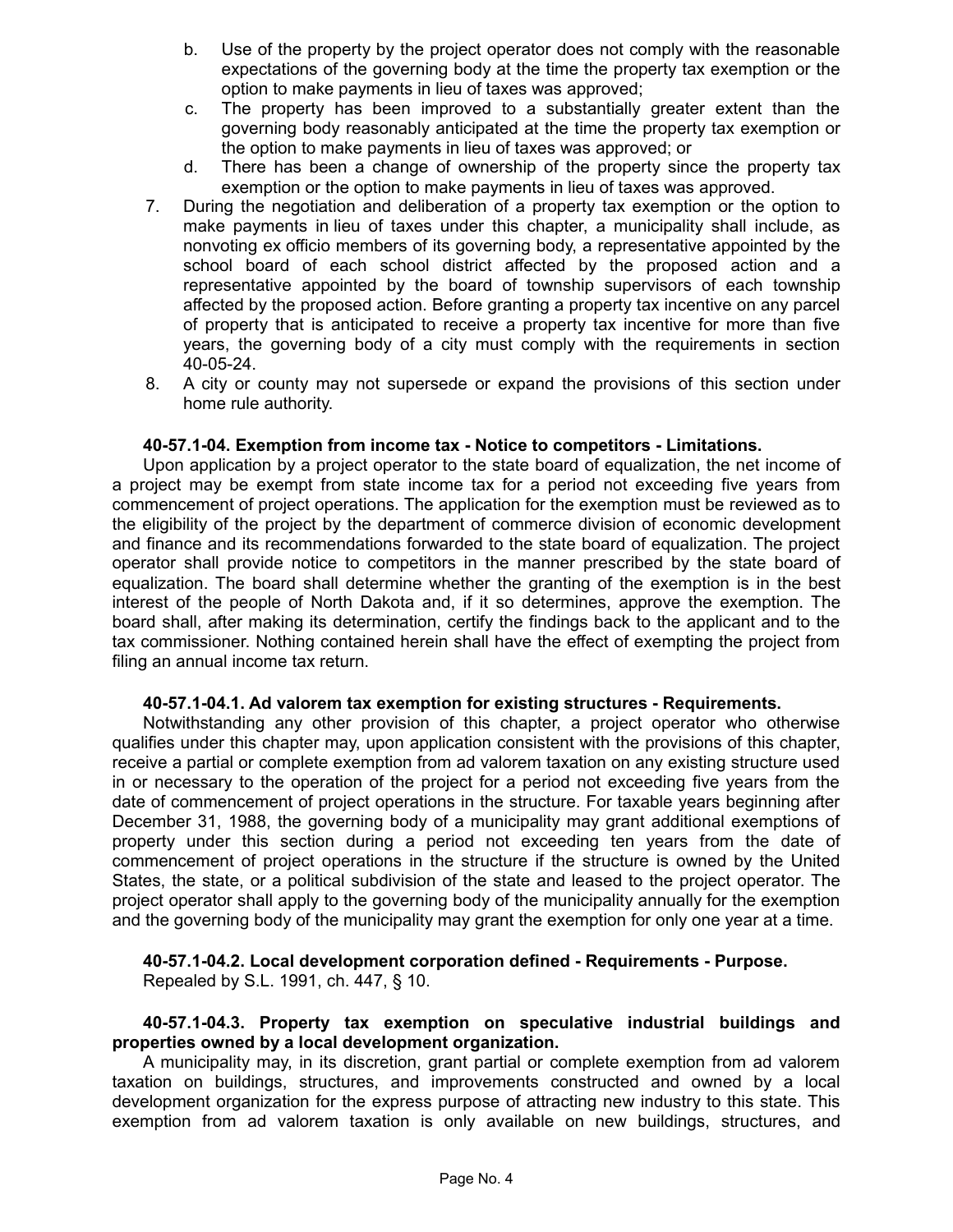improvements while they remain unoccupied. Once the building, structure, or improvement is occupied, the exemption continues until the next annual assessment date following the first occupancy. This section does not affect the eligibility for property tax exemption of a business available under other provisions of this chapter, provided application for the tax exemption is granted prior to occupancy. A written request for the exemption is to be filed by the local development organization with the municipality. The request will be reviewed at an official meeting of the governing body and will be placed on the agenda for final action at the next official meeting. The governing body of the municipality shall notify the county director of tax equalization with respect to any exemption granted under this section.

#### **40-57.1-04.4. Clearance of tax obligations and tax liens of record.**

- 1. A project operator is not eligible for the income tax exemption under section 40-57.1-04 until a showing is made that the project operator has satisfied all state or local tax obligations and tax liens of record for delinquent property, income, income withholding, sales, or use taxes owed to the state or a political subdivision.
- 2. A certificate from the tax commissioner to the state board of equalization satisfies the requirement of subsection 1.
- 3. If the project operator is a corporation or a passthrough entity defined in section 57-38-01, any of its officers, governors, or managers charged with the responsibility for making either property, income, income withholding, sales, or use tax returns and payments are subject to the provisions of subsections 1 and 2 with respect to all state or local tax obligations and tax liens of record for delinquent property, income, income withholding, sales, or use taxes for which the individual is personally liable. If the project operator is a partnership, each general partner is subject to the provisions of subsections 1 and 2 with respect to all state or local tax obligations or tax liens of record for delinquent property, income, income withholding, sales, or use taxes for which the individual is personally liable.

### **40-57.1-05. Reapplication for tax exemption - Discretion of board of equalization.**

The municipality or the state board of equalization, upon the presentation of additional facts and circumstances which were not presented or discovered at the time of the original application for tax exemption under the provisions of this chapter, may accept reapplications from project operators at any time if the project operators first publish notice of application for tax exemption as required by this chapter.

#### **40-57.1-06. Change in investment, new location, or change in project operator or use requiring reapplication for tax exemption or payments in lieu of taxes.**

If the capital investment in the buildings, structures, fixtures, and improvements comprising the project exceeds the original investment or total investment after an approved reapplication under this section because expansion of the project has increased the investment in the project by more than twenty percent, the project operator must reapply to receive an exemption or to make payments in lieu of taxes on the added value of the property. If the project operator does not reapply, or if the reapplication is disapproved, the increased capital value of the buildings, structures, fixtures, and improvements comprising the project is subject to ad valorem taxation. If at any time a project operator who is exempt from taxation or subject to payments in lieu of taxes under this chapter moves the business to a new location, the project operator must reapply to retain the remaining balance of the property tax exemption or the option to make payments in lieu of taxes or elect to make application as a new business. A business relocation has no effect on the income tax exemption of the project operator if it is shown by the project operator to the satisfaction of the state board of equalization that the nature of the business has not been changed by the move and that the effect of the business upon competitors has not been changed by the move. In addition, a property tax exemption or option to make payments in lieu of taxes provided by this chapter applies only to the project operator to whom it is granted and is valid only while the property is used for the purposes stated in the application. If there is a change in use of the property or if a new project operator takes possession of the property, the